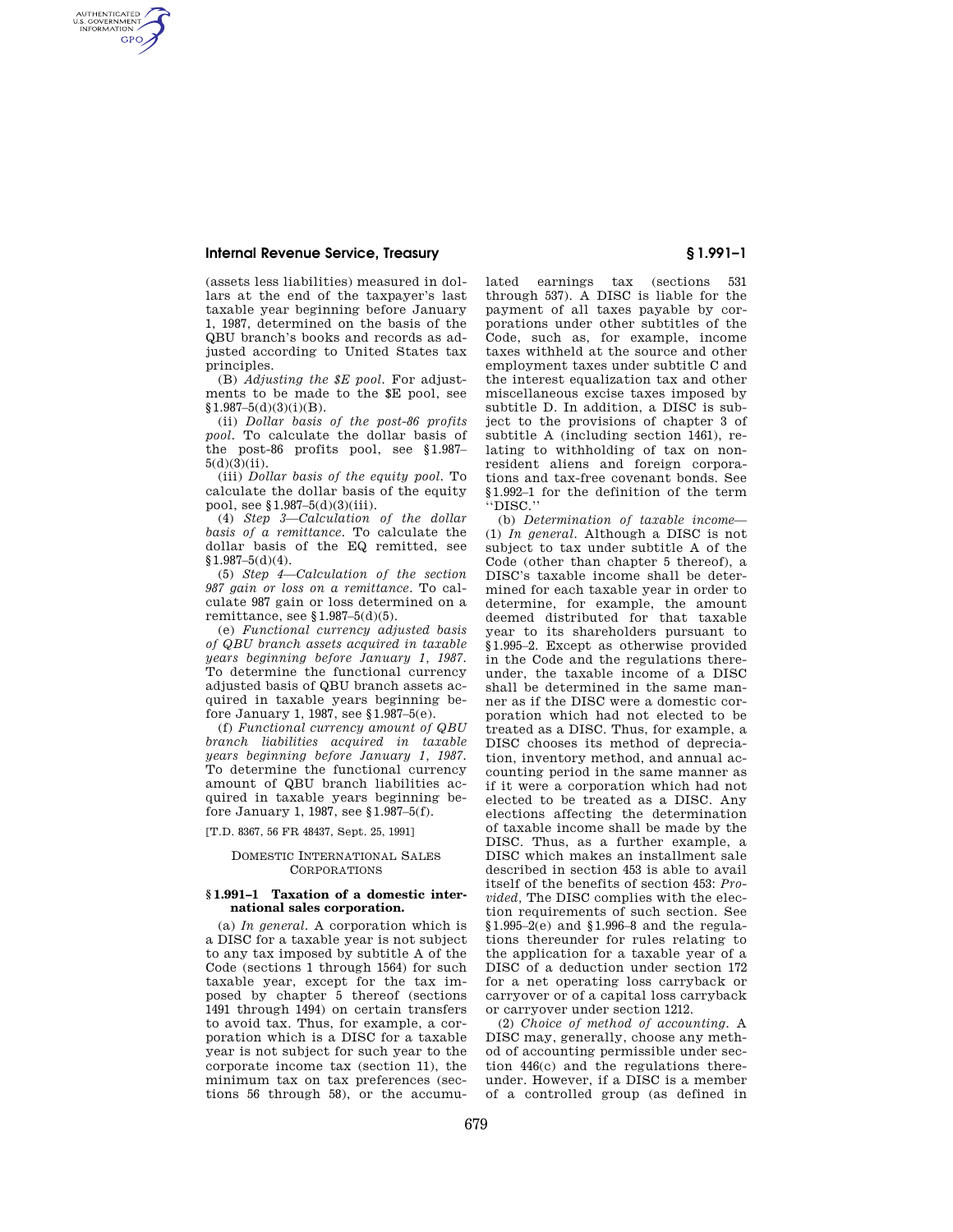$$1.993-1(k)$ , the DISC may not choose a method of accounting which, when applied to transactions between the DISC and other members of the controlled group, will result in a material distortion of the income of the DISC or any other member of the controlled group. Such a material distortion of income would occur, for example, if a DISC chooses to use the cash method of accounting where the DISC acts as commission agent in a substantial volume of sales of property by a related corporation which uses the accrual method of accounting and which customarily pays commissions to the DISC more than 2 months after such sales. As a further example, a material distortion of income would occur if a DISC chooses to use the accrual method of accounting where the DISC leases a substantial amount of property from a related corporation which uses the cash method of accounting, if the DISC customarily accrues any portion of the rent on such property more than 2 months before the rent is paid. Changes in the method of accounting of a DISC are subject to the requirements of section 446(e) and the regulations thereunder.

(3) *Choice of annual accounting period*—(i) *In general.* A DISC may choose its annual accounting period without regard to the annual accounting period of any of its stockholders. In general, changes in the annual accounting period of a DISC are subject to the requirements of section 442 and the regulations thereunder.

(ii) *Transition rule for change in taxable year in order to become a DISC.* A corporation may, without the consent of the Commissioner, change its annual accounting period and adopt a new taxable year beginning on the first day of any month in 1972: *Provided,* That—

(*a*) Such change has the effect of accelerating the time as of which such corporation can become a DISC,

(*b*) The Commissioner is notified of such change by means of a statement filed (with the regional service center with which such corporation files its election to be treated as a DISC) not later than the end of the period during which such corporation may file an election to be treated as a DISC for such new taxable year, and

# **§ 1.991–1 26 CFR Ch. I (4–1–10 Edition)**

(*c*) The short period required to effect such change is not a taxable year in which such corporation has a net operating loss as defined in section 172.

Thus, for example, if a corporation which uses the calendar year for its taxable year does not complete arrangements to become a DISC until May 15, 1972, such corporation can, pursuant to this subdivision, change its annual accounting period and adopt a taxable year beginning on the first day of any month in 1972 after May. A change to a new annual accounting period made pursuant to this subdivision is effective only if the corporation which makes such change qualifies as a DISC for such new period. A corporation may change its annual accounting period and adopt a new taxable year pursuant to this subdivision without regard to the provisions of §1.1502–76 (relating to the taxable year of members of a group). A copy of the statement described in (*b*) of this subdivision shall be attached to the return of a corporation for the new taxable year to which such corporation changes pursuant to this subdivision. A corporation which changes its annual accounting period pursuant to this subparagraph will not be permitted under section 442 to change its annual accounting period at any time before 1982, except with the consent of the Commissioner as provided in §1.442–1(b)(1) or pursuant to subparagraph (4) of this paragraph.

(4) *Transition rule for change of taxable year of certain DISC's.* In the case of a DISC all of the shares of which are held by a single shareholder or by members of a group who file a consolidated return, such DISC may (without the consent of the Commissioner) change its annual accounting period and adopt a taxable year beginning in 1972 which is the same as the taxable year of such shareholder or the members of such group. A change to a new annual accounting period may be made by a DISC pursuant to this subparagraph even if such DISC has changed its annual accounting period pursuant to subparagraph  $(3)(ii)$  of this paragraph.

(5) *Transition rule for beginning of first taxable year of certain corporations.* If a corporation organized before January 1, 1972, neither acquires assets (other